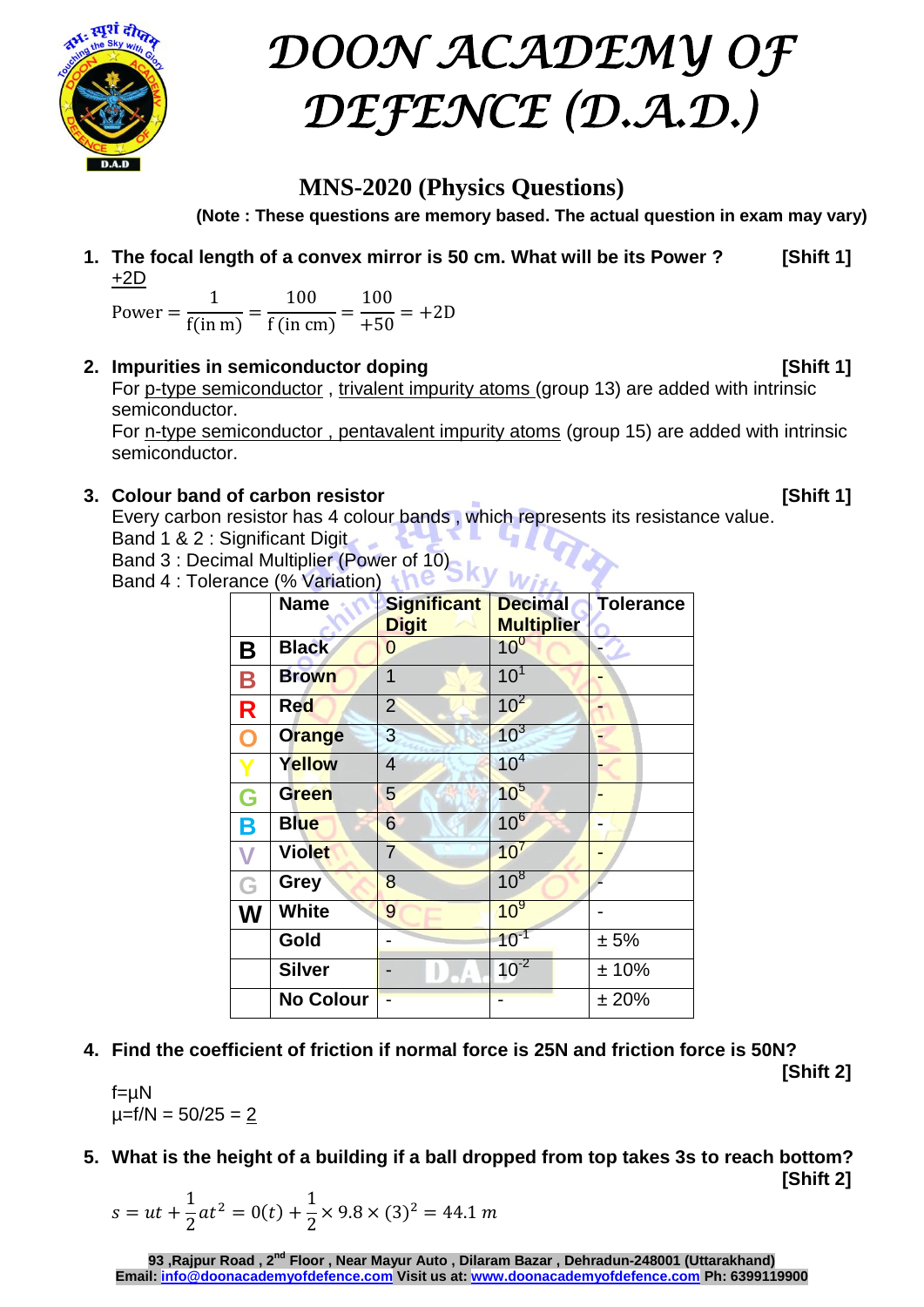#### **6. Majority charge carriers when intrinsic semiconductor doped with group 15 element**

Group 15 elements are pentavalent. So , Intrinsic Semiconductor + Group 15 Element = n-type Semiconductor

## **7. Resistor has golden colour band. Find tolerance [Shift 2]**

For Gold : Tolerance =  $\pm$  5% For Silver : Tolerance =  $\pm$  10% For No colour : Tolerance =  $\pm$  20%

- **8. Object moving in elliptical path, which is quantity remains constant [Shift 2]** Only angular momentum remains constant , if no torque acts on object. Other quantities like linear momentum , speed , velocity , acceleration , kinetic energy are keep changing.
- **9. Time period of second's pendulum [Shift 2]** 2 seconds
- **10.A ray of light used for optical transmission uses which phenomena [Shift 2]** Total Internal Reflection

When light goes from a denser medium to a rarer medium, at an angle greater than critical angle, it reflects back into the denser medium. This is called total internal reflection.

**11.Direction of Magnetic field and current in long wire is [Shift 3]** Perpendicular to each other

**13.If the kinetic energy of an object is increased 4 times. What will be the increment of the momentum ?**

$$
KE = \frac{p^2}{2m}
$$
  

$$
p = \sqrt{2m (KE)} \implies p \propto \sqrt{KE}
$$

So , if kinetic energy become 4 times , momentum become twice of its initial value.

#### **14.Collision of molecules occurs in**

**(a) Convection (b)Radiation (c) Conduction** 

**Convection** 

**Acoustics** 

They all three are mode of transfer of heat.

**Conduction** : Heat transfer generally in solids , by thermal vibration of molecules at their position , without any actual transfer of molecules.



**12. Study of sound is called D.A.D** 

**[Shift 2]**